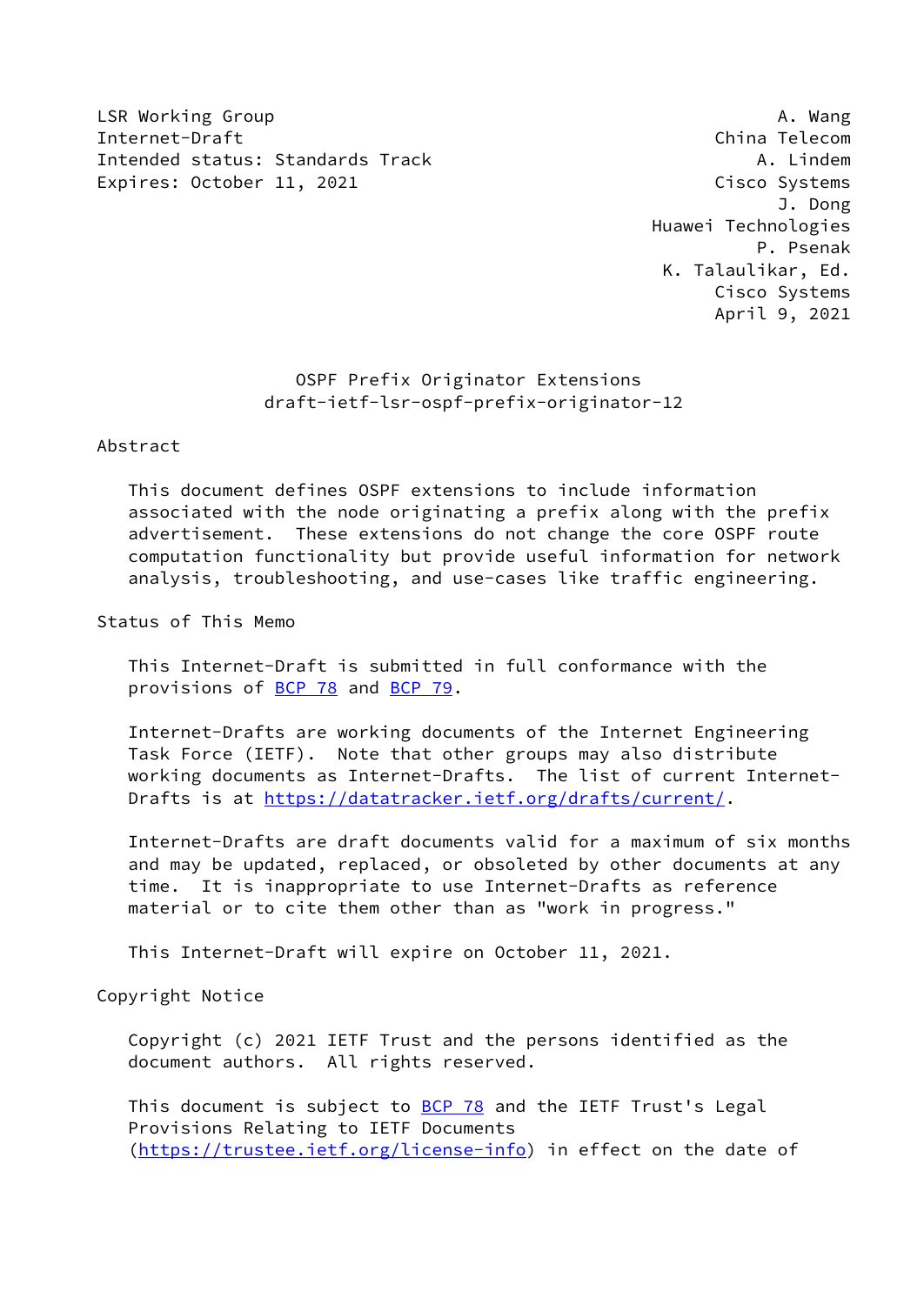<span id="page-1-1"></span>

| Internet-Draft |  |  |  | OSPF Prefix Originator Extensions | April 2021 |  |
|----------------|--|--|--|-----------------------------------|------------|--|
|----------------|--|--|--|-----------------------------------|------------|--|

 publication of this document. Please review these documents carefully, as they describe your rights and restrictions with respect to this document. Code Components extracted from this document must include Simplified BSD License text as described in Section 4.e of the Trust Legal Provisions and are provided without warranty as described in the Simplified BSD License.

## Table of Contents

|                                                           | $\overline{\phantom{0}}$ 2 |
|-----------------------------------------------------------|----------------------------|
|                                                           | $\overline{\mathbf{3}}$    |
|                                                           | $\overline{\phantom{0}}$   |
| 2.1. Prefix Source OSPF Router-ID Sub-TLV $\frac{4}{100}$ |                            |
| 2.2. Prefix Source Router Address Sub-TLV                 | $\overline{\phantom{0}}$   |
|                                                           | $\overline{5}$             |
| 4.                                                        | 6                          |
| Operational Considerations<br>5.                          | $\overline{1}$             |
| 6.                                                        |                            |
|                                                           | <u>8</u>                   |
| 8.                                                        | <u>8</u>                   |
| 8.1. Normative References                                 | $\frac{8}{2}$              |
| 8.2. Informative References                               | <u>g</u>                   |
|                                                           | <u>9</u>                   |
|                                                           |                            |

## <span id="page-1-0"></span>[1](#page-1-0). Introduction

Prefix attributes are advertised in OSPFv2 [[RFC2328\]](https://datatracker.ietf.org/doc/pdf/rfc2328) using the Extended Prefix Opaque Link State Advertisement (LSA) [[RFC7684](https://datatracker.ietf.org/doc/pdf/rfc7684)] and in OSPFv3 [[RFC5340](https://datatracker.ietf.org/doc/pdf/rfc5340)] using the various Extended Prefix LSA types [\[RFC8362](https://datatracker.ietf.org/doc/pdf/rfc8362)].

 The procedures for identification of the originating router for a prefix in OSPF vary by the type of the prefix and, currently, it is not always possible to produce an accurate result. For intra-area prefixes, the originating router is identified by the Advertising Router field of the area-scoped LSA used for those prefix advertisements. However, for the inter-area prefixes advertised by the Area Border Router (ABR), the Advertising Router field of their area-scoped LSAs is set to the ABR itself and the information about the router originating the prefix advertisement is lost in this process of prefix propagation across areas. For Autonomous System (AS) external prefixes, the originating router may be considered as the Autonomous System Border Router (ASBR) and is identified by the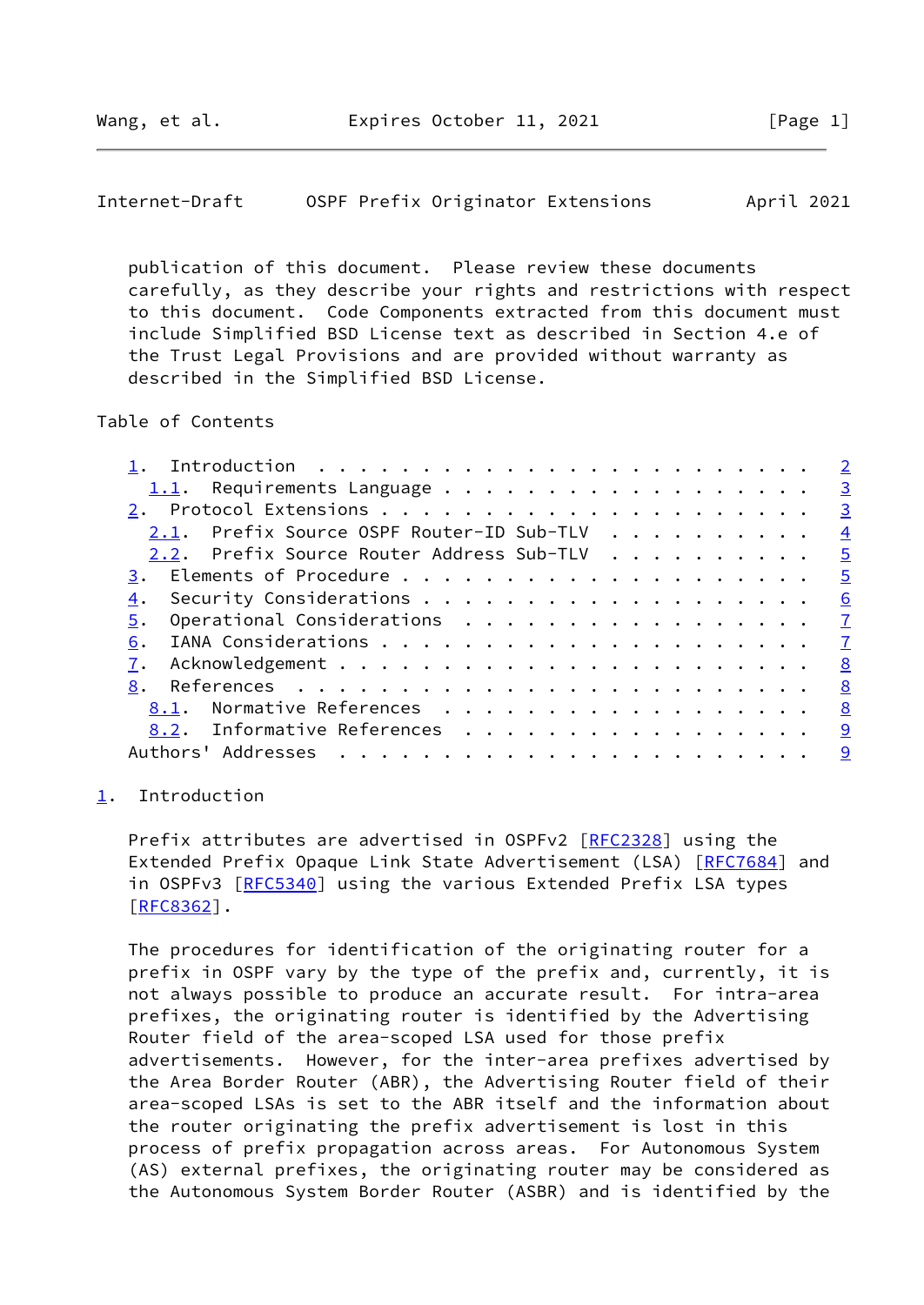Advertising Router field of the AS-scoped LSA used. However, the actual originating router for the prefix may be a remote router outside the OSPF domain. Similarly, when an ABR performs translation of Not-So-Stubby Area (NSSA) [\[RFC3101](https://datatracker.ietf.org/doc/pdf/rfc3101)] LSAs to AS-external LSAs, the

Wang, et al. **Expires October 11, 2021** [Page 2]

<span id="page-2-1"></span>Internet-Draft OSPF Prefix Originator Extensions April 2021

 information associated with the NSSA ASBR (or the router outside the OSPF domain) is not conveyed across the OSPF domain.

 While typically the originator of information in OSPF is identified by its OSPF Router ID, it does not necessarily represent a reachable address for the router since the OSPF Router ID is a 32-bit number. There exists a prevalent practice to use one of the IPv4 address of the node (e.g. a loopback interface) as an OSPF Router ID in the case of OSPFv2. However, this cannot be always assumed and this approach does not extend to IPv6 addresses with OSPFv3. The IPv4/IPv6 Router Address as defined in [[RFC3630](https://datatracker.ietf.org/doc/pdf/rfc3630)] and [\[RFC5329](https://datatracker.ietf.org/doc/pdf/rfc5329)] for OSPFv2 and OSPFv3 respectively provide an address to reach that router.

 The primary use case for the extensions proposed in this document is to be able to identify the originator of a prefix in the network. In cases where multiple prefixes are advertised by a given router, it is also useful to be able to associate all these prefixes with a single router even when prefixes are advertised outside of the area in which they originated. It also helps to determine when the same prefix is being originated by multiple routers across areas.

 This document proposes extensions to the OSPF protocol for the inclusion of information associated with the router originating the prefix along with the prefix advertisement. These extensions do not change the core OSPF route computation functionality. They provide useful information for topology analysis and traffic engineering, especially on a controller when this information is advertised as an attribute of the prefixes via mechanisms such as Border Gateway Protocol Link-State (BGP-LS) [\[RFC7752](https://datatracker.ietf.org/doc/pdf/rfc7752)] [\[I-D.ietf-idr-bgp-ls-segment-routing-ext](#page-9-2)].

<span id="page-2-0"></span>[1.1](#page-2-0). Requirements Language

 The key words "MUST", "MUST NOT", "REQUIRED", "SHALL", "SHALL NOT", "SHOULD", "SHOULD NOT", "RECOMMENDED", "NOT RECOMMENDED", "MAY", and "OPTIONAL" in this document are to be interpreted as described in [BCP](https://datatracker.ietf.org/doc/pdf/bcp14)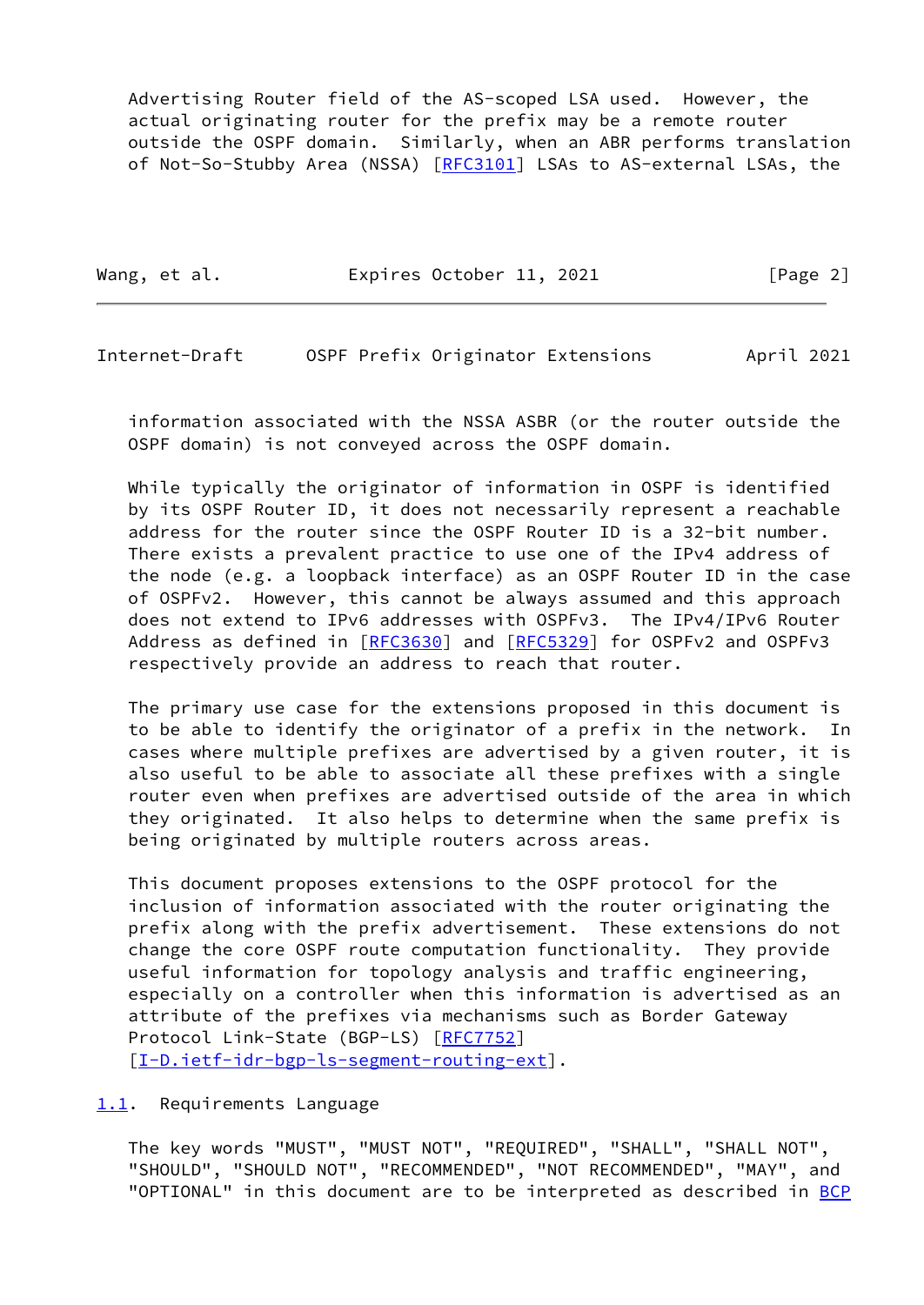[14](https://datatracker.ietf.org/doc/pdf/bcp14) [[RFC2119\]](https://datatracker.ietf.org/doc/pdf/rfc2119) [\[RFC8174](https://datatracker.ietf.org/doc/pdf/rfc8174)] when, and only when, they appear in all capitals, as shown here.

<span id="page-3-0"></span>[2](#page-3-0). Protocol Extensions

 This document defines the Prefix Source OSPF Router-ID and the Prefix Source Router Address Sub-TLVs. They are used, respectively, to include the Router ID of, and a reachable address of, the router that originates the prefix as a prefix attribute.

| Wang, et al. | Expires October 11, 2021 |  | [Page 3] |
|--------------|--------------------------|--|----------|
|--------------|--------------------------|--|----------|

<span id="page-3-2"></span>Internet-Draft OSPF Prefix Originator Extensions April 2021

<span id="page-3-1"></span>[2.1](#page-3-1). Prefix Source OSPF Router-ID Sub-TLV

 For OSPFv2, the Prefix Source OSPF Router-ID Sub-TLV is an optional Sub-TLV of the OSPFv2 Extended Prefix TLV [[RFC7684](https://datatracker.ietf.org/doc/pdf/rfc7684)]. For OSPFv3, the Prefix Source OSPF Router-ID Sub-TLV is an optional Sub-TLV of the Intra-Area-Prefix TLV, Inter-Area-Prefix TLV, and External-Prefix TLV [\[RFC8362](https://datatracker.ietf.org/doc/pdf/rfc8362)] when originating either an IPv4 [[RFC5838](https://datatracker.ietf.org/doc/pdf/rfc5838)] or an IPv6 prefix advertisement.

The Prefix Source OSPF Router-ID Sub-TLV has the following format:

0 1 2 3 0 1 2 3 4 5 6 7 8 9 0 1 2 3 4 5 6 7 8 9 0 1 2 3 4 5 6 7 8 9 0 1 +-+-+-+-+-+-+-+-+-+-+-+-+-+-+-+-+-+-+-+-+-+-+-+-+-+-+-+-+-+-+-+-+ | Type | Length | +-+-+-+-+-+-+-+-+-+-+-+-+-+-+-+-+-+-+-+-+-+-+-+-+-+-+-+-+-+-+-+-+ OSPF Router ID +-+-+-+-+-+-+-+-+-+-+-+-+-+-+-+-+-+-+-+-+-+-+-+-+-+-+-+-+-+-+-+-+

Figure 1: Prefix Source OSPF Router-ID Sub-TLV Format

Where:

o Type: 4 for OSPFv2 and 27 for OSPFv3

o Length: 4

 o OSPF Router ID : the OSPF Router ID of the OSPF router that originated the prefix advertisement in the OSPF domain.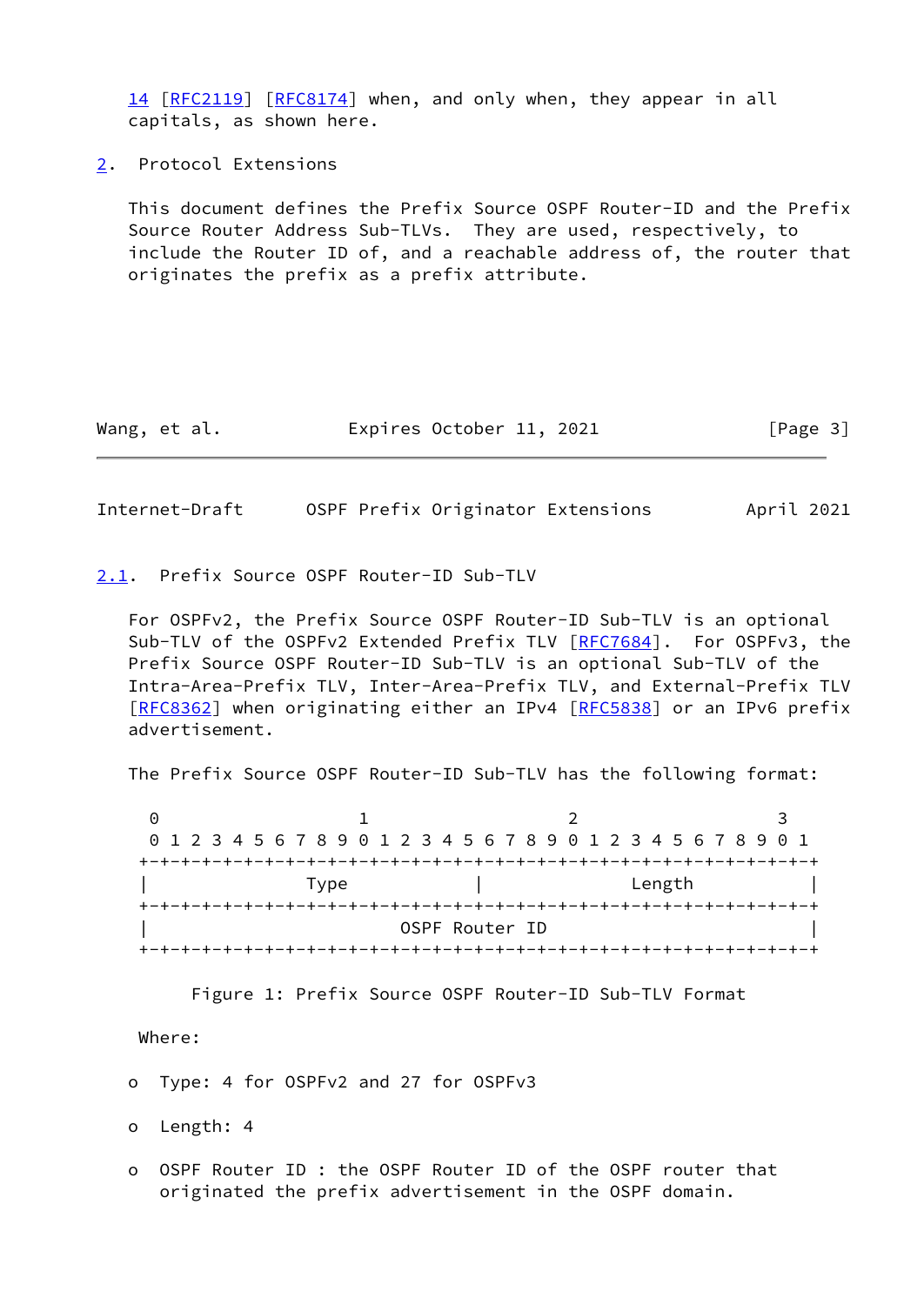The parent TLV of a prefix advertisement MAY include more than one Prefix Source OSPF Router-ID sub-TLV, one corresponding to each of the Equal-Cost Multi-Path (ECMP) nodes that originated the given prefix.

 For intra-area prefix advertisements, the Prefix Source OSPF Router- ID Sub-TLV MUST be considered invalid and ignored if the OSPF Router ID field is not the same as the Advertising Router field in the containing LSA. Similar validation cannot be reliably performed for inter-area and external prefix advertisements.

 A received Prefix Source OSPF Router-ID Sub-TLV with OSPF Router ID set to 0 MUST be considered invalid and ignored. Additionally, reception of such Sub-TLV SHOULD be logged as an error (subject to rate-limiting).

Wang, et al. **Expires October 11, 2021** [Page 4]

<span id="page-4-1"></span>Internet-Draft OSPF Prefix Originator Extensions April 2021

<span id="page-4-0"></span>[2.2](#page-4-0). Prefix Source Router Address Sub-TLV

 For OSPFv2, the Prefix Source Router Address Sub-TLV is an optional Sub-TLV of the OSPFv2 Extended Prefix TLV [[RFC7684](https://datatracker.ietf.org/doc/pdf/rfc7684)]. For OSPFv3, the Prefix Source Router Address Sub-TLV is an optional Sub-TLV of the Intra-Area-Prefix TLV, Inter-Area-Prefix TLV, and External-Prefix TLV [\[RFC8362](https://datatracker.ietf.org/doc/pdf/rfc8362)] when originating either an IPv4 [[RFC5838](https://datatracker.ietf.org/doc/pdf/rfc5838)] or an IPv6 prefix advertisement.

The Prefix Source Router Address Sub-TLV has the following format:

|      | 0 1 2 3 4 5 6 7 8 9 0 1 2 3 4 5 6 7 8 9 0 1 2 3 4 5 6 7 8 9 0 1 |        |  |
|------|-----------------------------------------------------------------|--------|--|
|      |                                                                 |        |  |
| Type |                                                                 | Length |  |
|      |                                                                 |        |  |
|      | Router Address (4 or 16 octets)                                 |        |  |
|      |                                                                 |        |  |

Figure 2: Prefix Source Router Address Sub-TLV Format

Where: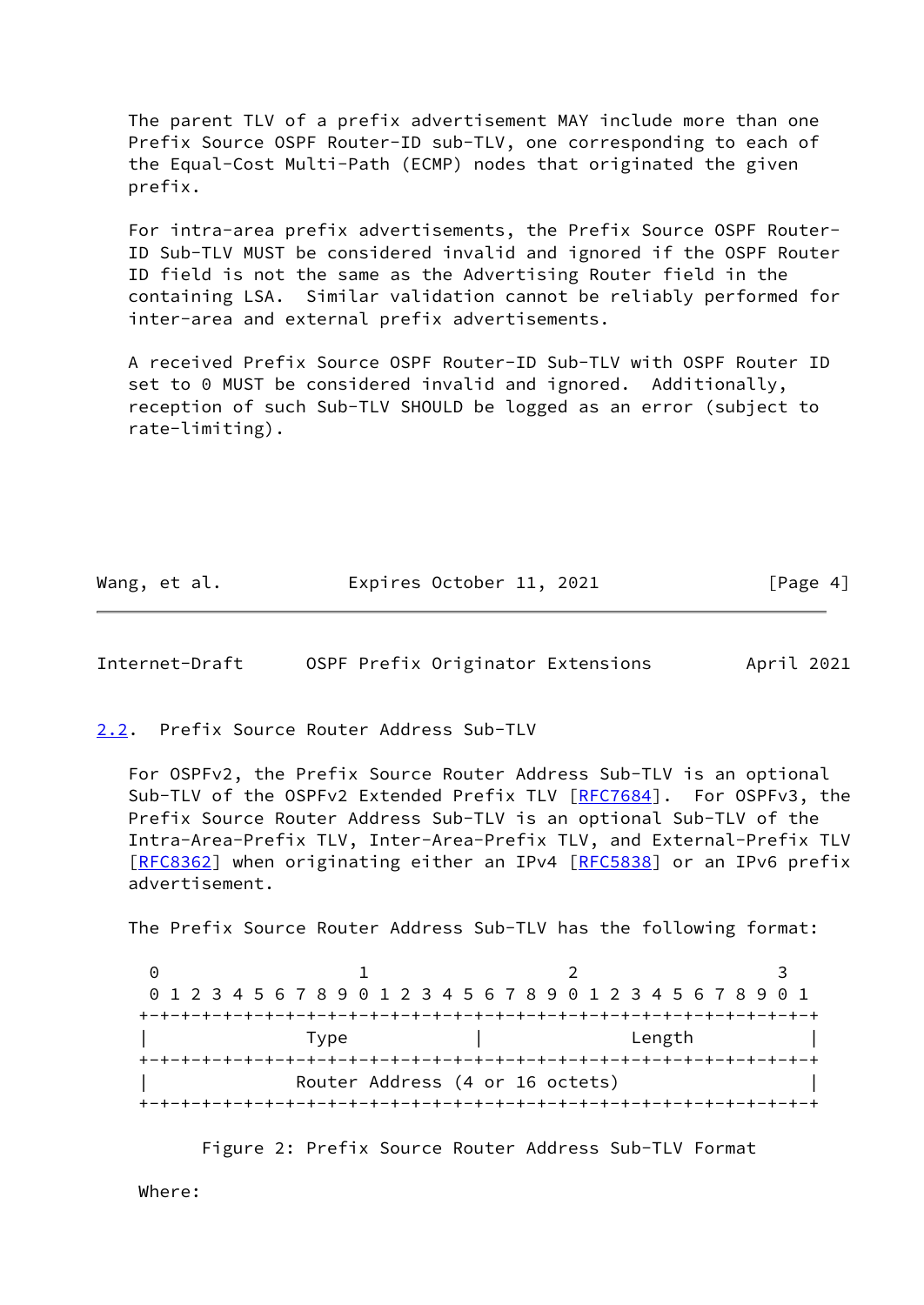- o Type: 5 (suggested) for OSPFv2 and 28 (suggested) for OSPFv3
- o Length: 4 or 16
- o Router Address: A reachable IPv4 or IPv6 router address for the router that originated the IPv4 or IPv6 prefix advertisement respectively. Such an address would be semantically equivalent to what may be advertised in the OSPFv2 Router Address TLV [[RFC3630\]](https://datatracker.ietf.org/doc/pdf/rfc3630) or in the OSPFv3 Router IPv6 Address TLV [\[RFC5329](https://datatracker.ietf.org/doc/pdf/rfc5329)].

 The parent TLV of a prefix advertisement MAY include more than one Prefix Source Router Address Sub-TLV, one corresponding to each of the Equal-Cost Multi-Path (ECMP) nodes that originated the given prefix.

 A received Prefix Source Router Address Sub-TLV that has an invalid length (i.e. not consistent with the prefix's address family) MUST be considered invalid and ignored. Additionally, reception of such Sub- TLV SHOULD be logged as an error (subject to rate-limiting).

<span id="page-5-0"></span>[3](#page-5-0). Elements of Procedure

 This section describes the procedure for the advertisement of the Prefix Source OSPF Router-ID and Prefix Source Router Address Sub- TLVs along with the prefix advertisement.

|  | Wang, et al. |  | Expires October 11, 2021 |  |  | [Page 5] |  |
|--|--------------|--|--------------------------|--|--|----------|--|
|--|--------------|--|--------------------------|--|--|----------|--|

<span id="page-5-1"></span>Internet-Draft OSPF Prefix Originator Extensions April 2021

 The OSPF Router ID of the Prefix Source OSPF Router-ID is set to the OSPF Router ID of the node originating the prefix in the OSPF domain.

 If the originating node is advertising an OSPFv2 Router Address TLV [\[RFC3630](https://datatracker.ietf.org/doc/pdf/rfc3630)] or an OSPFv3 Router IPv6 Address TLV [\[RFC5329](https://datatracker.ietf.org/doc/pdf/rfc5329)], then the same address MUST be used in the Router Address field of the Prefix Source Router Address Sub-TLV. When the originating node is not advertising such an address, implementations can determine a unique and reachable address (for example, advertised with the N-flag set [\[RFC7684](https://datatracker.ietf.org/doc/pdf/rfc7684)] or N-bit set [\[RFC8362](https://datatracker.ietf.org/doc/pdf/rfc8362)]) belonging to the originating node to set in the Router Address field.

When an ABR generates inter-area prefix advertisements into its non backbone areas corresponding to an inter-area prefix advertisement from the backbone area, the only way to determine the originating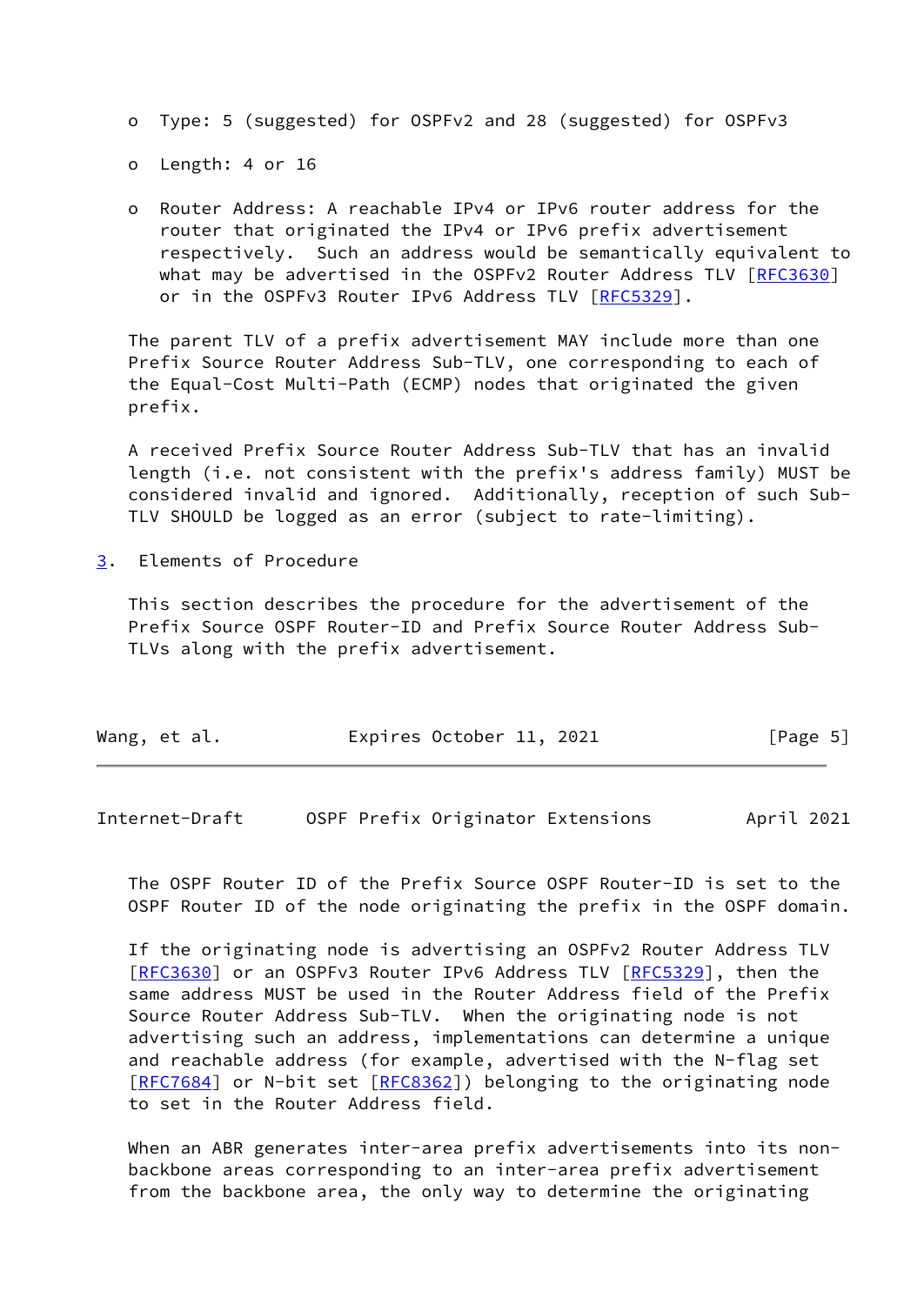node information is based on the Prefix Source OSPF Router-ID and Prefix Source Router Address Sub-TLVs present in the inter-area prefix advertisement originated into the backbone area by an ABR from another non-backbone area. The ABR performs its prefix calculation to determine the set of nodes that contribute to the best prefix reachability. It MUST use the prefix originator information only from this set of nodes. The ABR MUST NOT include the Prefix Source OSPF Router-ID or the Prefix Source Router Address Sub-TLVs when it is unable to determine the information of the best originating nodes.

 Implementations may support the propagation of the originating node information along with a redistributed prefix into the OSPF domain from another routing domain. The details of such mechanisms are outside the scope of this document. Such implementations may also provide control on whether the Router Address in the Prefix Source Router Address Sub-TLV is set as the ABSR node address or as the address of the actual node outside the OSPF domain that owns the prefix.

When translating the NSSA prefix advertisements [\[RFC3101](https://datatracker.ietf.org/doc/pdf/rfc3101)] to the AS external prefix advertisements, the NSSA ABR, follows the same procedures as an ABR generating inter-area prefix advertisements for the propagation of the originating node information.

<span id="page-6-0"></span>[4](#page-6-0). Security Considerations

 Since this document extends the OSPFv2 Extended Prefix LSA, the security considerations for [\[RFC7684](https://datatracker.ietf.org/doc/pdf/rfc7684)] are applicable. Similarly, since this document extends the OSPFv3 E-Intra-Area-Prefix-LSA, E- Inter-Area-Prefix-LSA, E-AS-External LSA, and E-NSSA-LSA, the security considerations for [\[RFC8362](https://datatracker.ietf.org/doc/pdf/rfc8362)] are applicable. The new sub-TLVs introduced in this document are optional and do not affect the

| Wang, et al. | Expires October 11, 2021 | [Page 6] |
|--------------|--------------------------|----------|
|--------------|--------------------------|----------|

<span id="page-6-2"></span>Internet-Draft OSPF Prefix Originator Extensions April 2021

 OSPF route computation and therefore do not affect the security aspects of OSPF protocol operations.

 A rogue node that can inject prefix advertisements may use the new extensions introduced in this document to indicate an incorrect prefix source information.

<span id="page-6-1"></span>[5](#page-6-1). Operational Considerations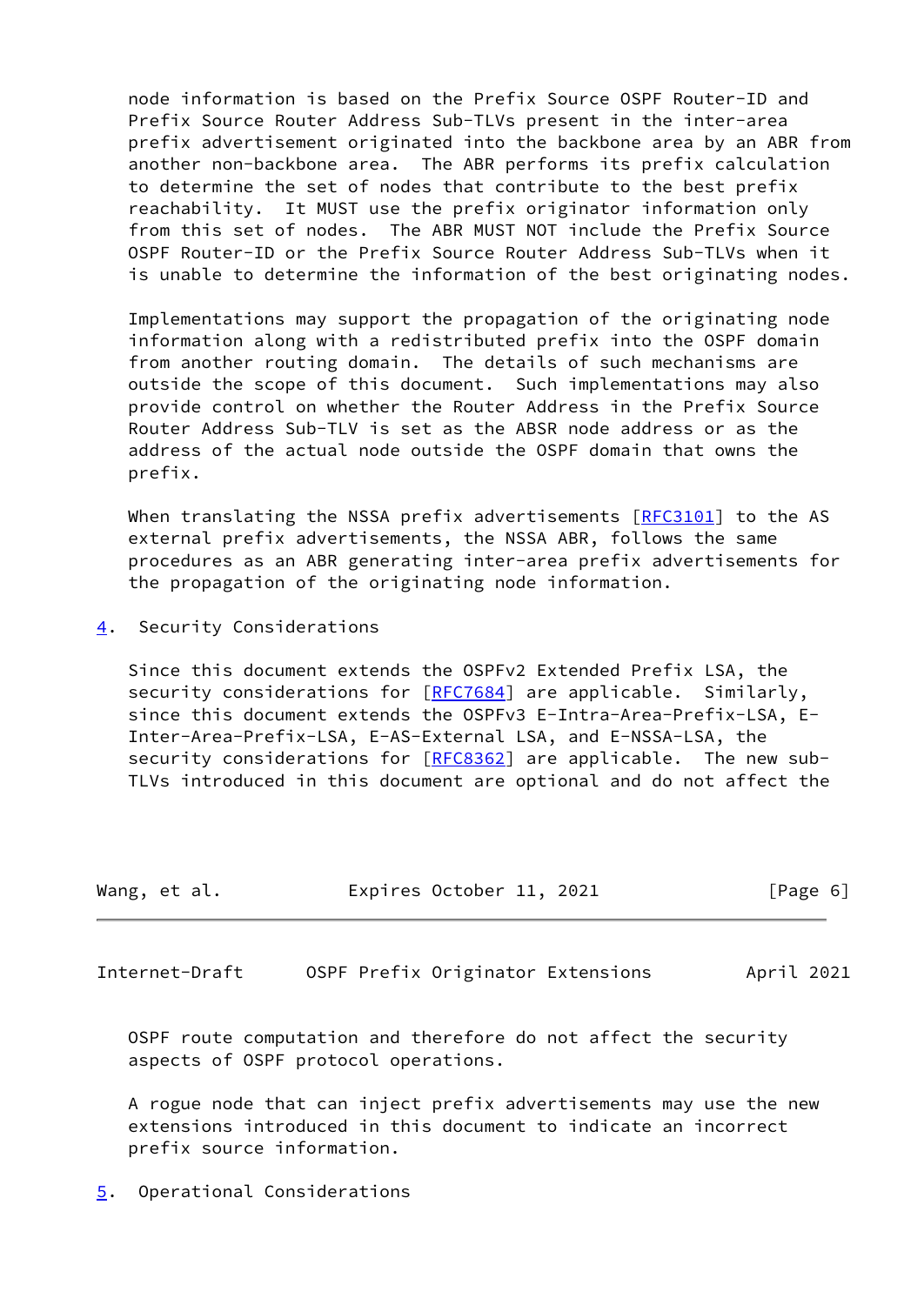Consideration should be given to the operational impact of the increase in the size of the OSPF Link-State Database as a result of the protocol extensions in this document. Based on deployment design and requirements, a subset of prefixes may be identified for which the originating node information needs to be included with their prefix advertisements.

 The propagation of the prefix source node information when doing prefix advertisements across OSPF area or domain boundaries results in the exposure of node information outside of an area or domain within which it is normally hidden or abstracted by the base OSPF protocol. Based on deployment design and requirements, a subset of prefixes may be identified for which the propagation of the originating node information across area or domain boundaries is disabled at the ABRs or ASBRs respectively.

 The identification of the node that is originating a specific prefix in the network may aid in debugging of issues related to prefix reachability within an OSPF network.

<span id="page-7-0"></span>[6](#page-7-0). IANA Considerations

 This document requests IANA for the allocation of the codepoints from the "OSPFv2 Extended Prefix TLV Sub-TLVs" registry under the "Open Shortest Path First v2 (OSPFv2) Parameters" registry.

| Code  | Description                      | IANA Allocation       |
|-------|----------------------------------|-----------------------|
| Point |                                  | Status                |
|       |                                  |                       |
|       | 4   Prefix Source OSPF Router-ID | early allocation done |
| 5     | Prefix Source Router Address     | suggested             |

Figure 3: Codepoints in OSPFv2 Extended Prefix TLV Sub-TLVs

Wang, et al. Expires October 11, 2021 [Page 7]

<span id="page-7-1"></span>Internet-Draft OSPF Prefix Originator Extensions April 2021

This document requests IANA for the allocation of the codepoints from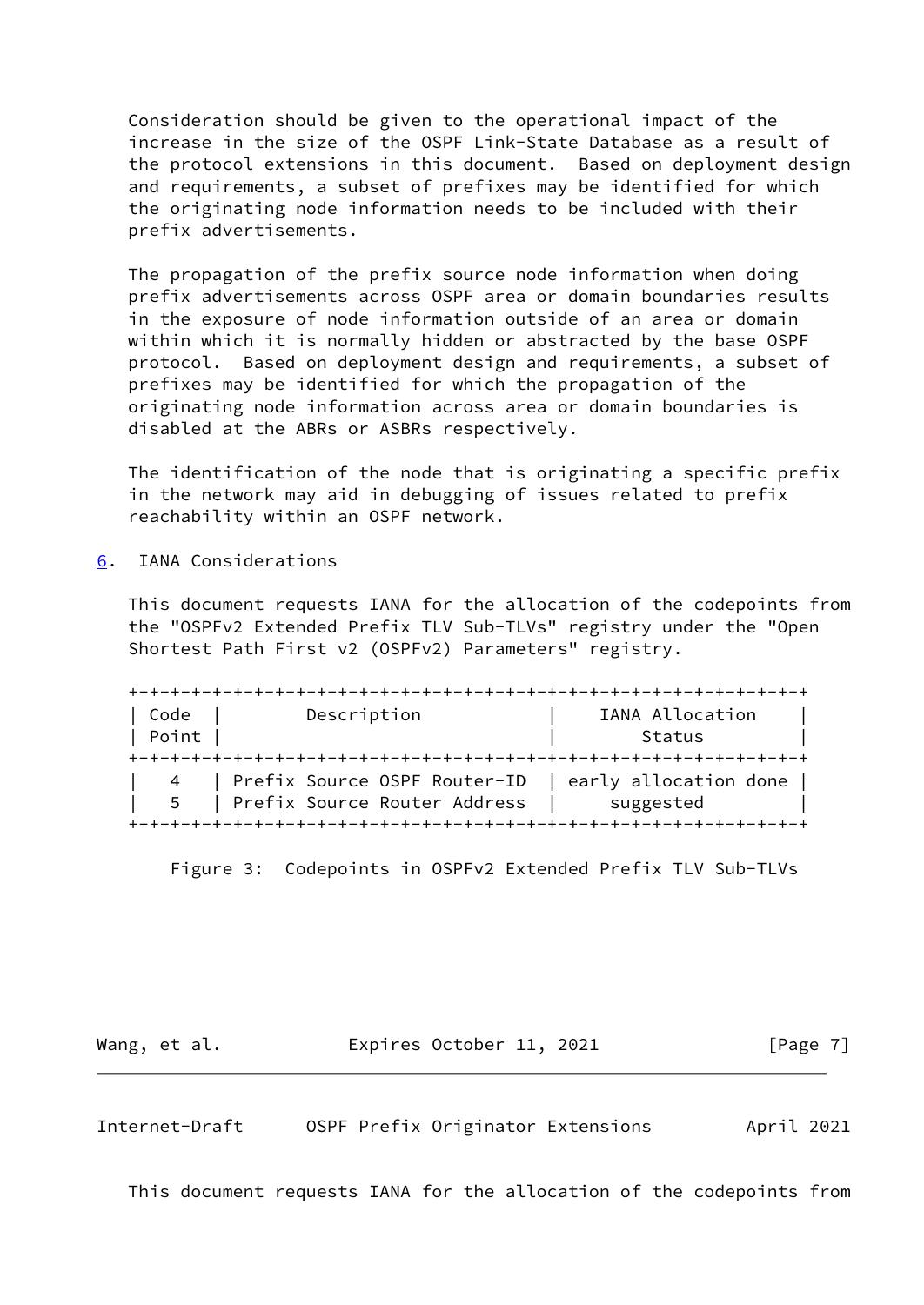the "OSPFv3 Extended-LSA Sub-TLVs" registry under the "Open Shortest Path First v3 (OSPFv3) Parameters" registry.

 +-+-+-+-+-+-+-+-+-+-+-+-+-+-+-+-+-+-+-+-+-+-+-+-+-+-+-+-+-+-+-+-+ | Code | Description | IANA Allocation | | Point | Status | Status | Status | Status | Status | Status | Status | Status | Status | Status | Status | Status | Status | Status | Status | Status | Status | Status | Status | Status | Status | Status | Status | Statu +-+-+-+-+-+-+-+-+-+-+-+-+-+-+-+-+-+-+-+-+-+-+-+-+-+-+-+-+-+-+-+-+ | 27 | Prefix Source OSPF Router-ID | early allocation done | | 28 | Prefix Source Router Address | suggested | +-+-+-+-+-+-+-+-+-+-+-+-+-+-+-+-+-+-+-+-+-+-+-+-+-+-+-+-+-+-+-+-+

Figure 4: Codepoints in OSPFv3 Extended-LSA Sub-TLVs

<span id="page-8-0"></span>[7](#page-8-0). Acknowledgement

 Many thanks to Les Ginsberg for his suggestions on this draft. Also thanks to Jeff Tantsura, Rob Shakir, Gunter Van De Velde, Goethals Dirk, Smita Selot, Shaofu Peng, John E Drake and Baalajee S for their review and valuable comments. The authors would also like to thank Alvaro Retana for his detailed review and suggestions for the improvement of this document.

<span id="page-8-1"></span>[8](#page-8-1). References

<span id="page-8-2"></span>[8.1](#page-8-2). Normative References

- [RFC2119] Bradner, S., "Key words for use in RFCs to Indicate Requirement Levels", [BCP 14](https://datatracker.ietf.org/doc/pdf/bcp14), [RFC 2119](https://datatracker.ietf.org/doc/pdf/rfc2119), DOI 10.17487/RFC2119, March 1997, <[https://www.rfc-editor.org/info/rfc2119>](https://www.rfc-editor.org/info/rfc2119).
- [RFC2328] Moy, J., "OSPF Version 2", STD 54, [RFC 2328](https://datatracker.ietf.org/doc/pdf/rfc2328), DOI 10.17487/RFC2328, April 1998, <[https://www.rfc-editor.org/info/rfc2328>](https://www.rfc-editor.org/info/rfc2328).
- [RFC3630] Katz, D., Kompella, K., and D. Yeung, "Traffic Engineering (TE) Extensions to OSPF Version 2", [RFC 3630,](https://datatracker.ietf.org/doc/pdf/rfc3630) DOI 10.17487/RFC3630, September 2003, <[https://www.rfc-editor.org/info/rfc3630>](https://www.rfc-editor.org/info/rfc3630).
- [RFC5329] Ishiguro, K., Manral, V., Davey, A., and A. Lindem, Ed., "Traffic Engineering Extensions to OSPF Version 3", [RFC 5329,](https://datatracker.ietf.org/doc/pdf/rfc5329) DOI 10.17487/RFC5329, September 2008, <[https://www.rfc-editor.org/info/rfc5329>](https://www.rfc-editor.org/info/rfc5329).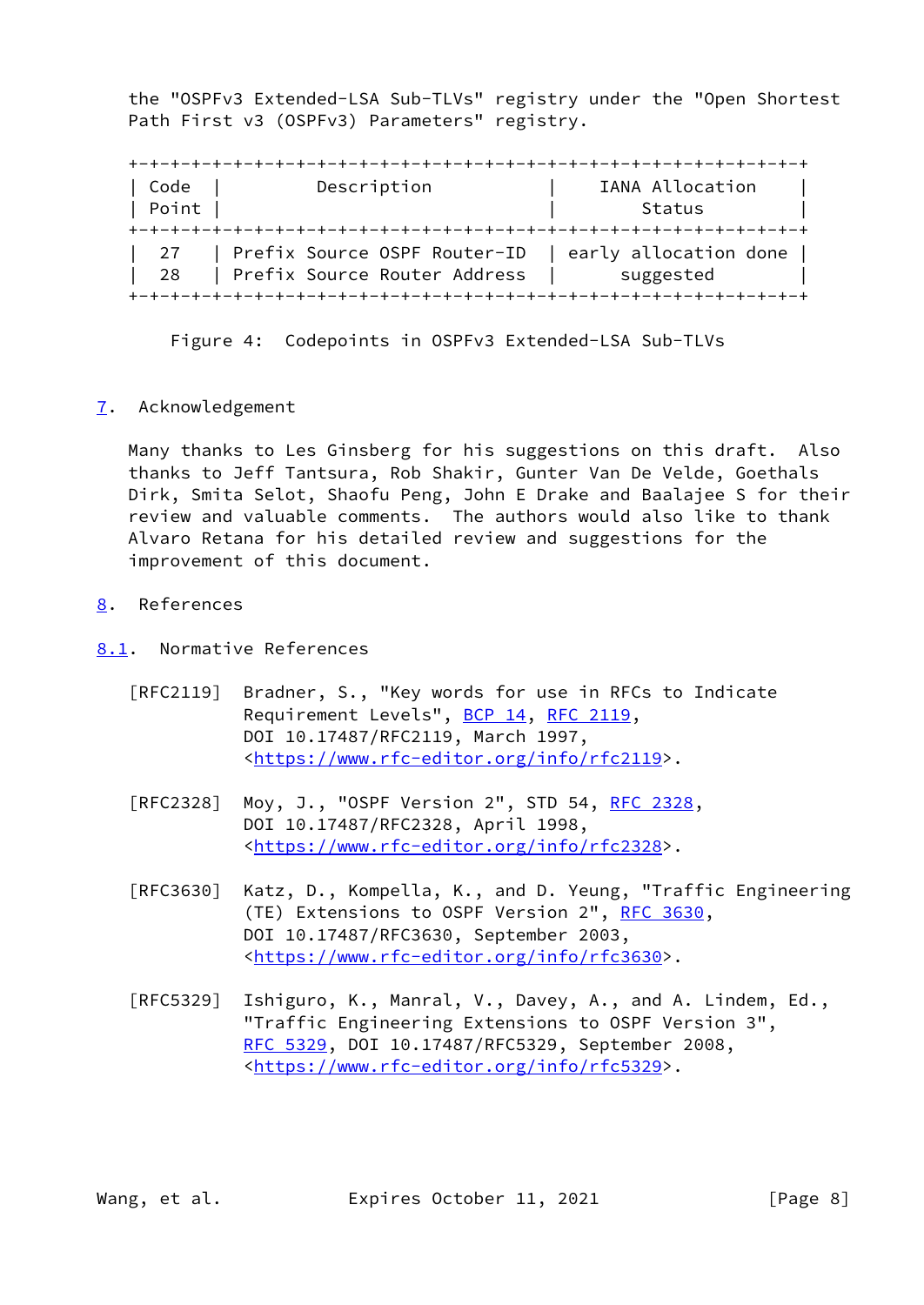<span id="page-9-1"></span>Internet-Draft OSPF Prefix Originator Extensions April 2021

- [RFC5340] Coltun, R., Ferguson, D., Moy, J., and A. Lindem, "OSPF for IPv6", [RFC 5340](https://datatracker.ietf.org/doc/pdf/rfc5340), DOI 10.17487/RFC5340, July 2008, <[https://www.rfc-editor.org/info/rfc5340>](https://www.rfc-editor.org/info/rfc5340).
- [RFC7684] Psenak, P., Gredler, H., Shakir, R., Henderickx, W., Tantsura, J., and A. Lindem, "OSPFv2 Prefix/Link Attribute Advertisement", [RFC 7684,](https://datatracker.ietf.org/doc/pdf/rfc7684) DOI 10.17487/RFC7684, November 2015, [<https://www.rfc-editor.org/info/rfc7684](https://www.rfc-editor.org/info/rfc7684)>.
- [RFC8174] Leiba, B., "Ambiguity of Uppercase vs Lowercase in [RFC](https://datatracker.ietf.org/doc/pdf/rfc2119) [2119](https://datatracker.ietf.org/doc/pdf/rfc2119) Key Words", [BCP 14](https://datatracker.ietf.org/doc/pdf/bcp14), [RFC 8174,](https://datatracker.ietf.org/doc/pdf/rfc8174) DOI 10.17487/RFC8174, May 2017, [<https://www.rfc-editor.org/info/rfc8174](https://www.rfc-editor.org/info/rfc8174)>.
- [RFC8362] Lindem, A., Roy, A., Goethals, D., Reddy Vallem, V., and F. Baker, "OSPFv3 Link State Advertisement (LSA) Extensibility", [RFC 8362,](https://datatracker.ietf.org/doc/pdf/rfc8362) DOI 10.17487/RFC8362, April 2018, [<https://www.rfc-editor.org/info/rfc8362](https://www.rfc-editor.org/info/rfc8362)>.
- <span id="page-9-2"></span><span id="page-9-0"></span>[8.2](#page-9-0). Informative References
	- [I-D.ietf-idr-bgp-ls-segment-routing-ext] Previdi, S., Talaulikar, K., Filsfils, C., Gredler, H., and M. Chen, "BGP Link-State extensions for Segment Routing", [draft-ietf-idr-bgp-ls-segment-routing-ext-16](https://datatracker.ietf.org/doc/pdf/draft-ietf-idr-bgp-ls-segment-routing-ext-16) (work in progress), June 2019.
	- [RFC3101] Murphy, P., "The OSPF Not-So-Stubby Area (NSSA) Option", [RFC 3101,](https://datatracker.ietf.org/doc/pdf/rfc3101) DOI 10.17487/RFC3101, January 2003, <[https://www.rfc-editor.org/info/rfc3101>](https://www.rfc-editor.org/info/rfc3101).
	- [RFC5838] Lindem, A., Ed., Mirtorabi, S., Roy, A., Barnes, M., and R. Aggarwal, "Support of Address Families in OSPFv3", [RFC 5838,](https://datatracker.ietf.org/doc/pdf/rfc5838) DOI 10.17487/RFC5838, April 2010, <[https://www.rfc-editor.org/info/rfc5838>](https://www.rfc-editor.org/info/rfc5838).
	- [RFC7752] Gredler, H., Ed., Medved, J., Previdi, S., Farrel, A., and S. Ray, "North-Bound Distribution of Link-State and Traffic Engineering (TE) Information Using BGP", [RFC 7752,](https://datatracker.ietf.org/doc/pdf/rfc7752) DOI 10.17487/RFC7752, March 2016, <[https://www.rfc-editor.org/info/rfc7752>](https://www.rfc-editor.org/info/rfc7752).

Authors' Addresses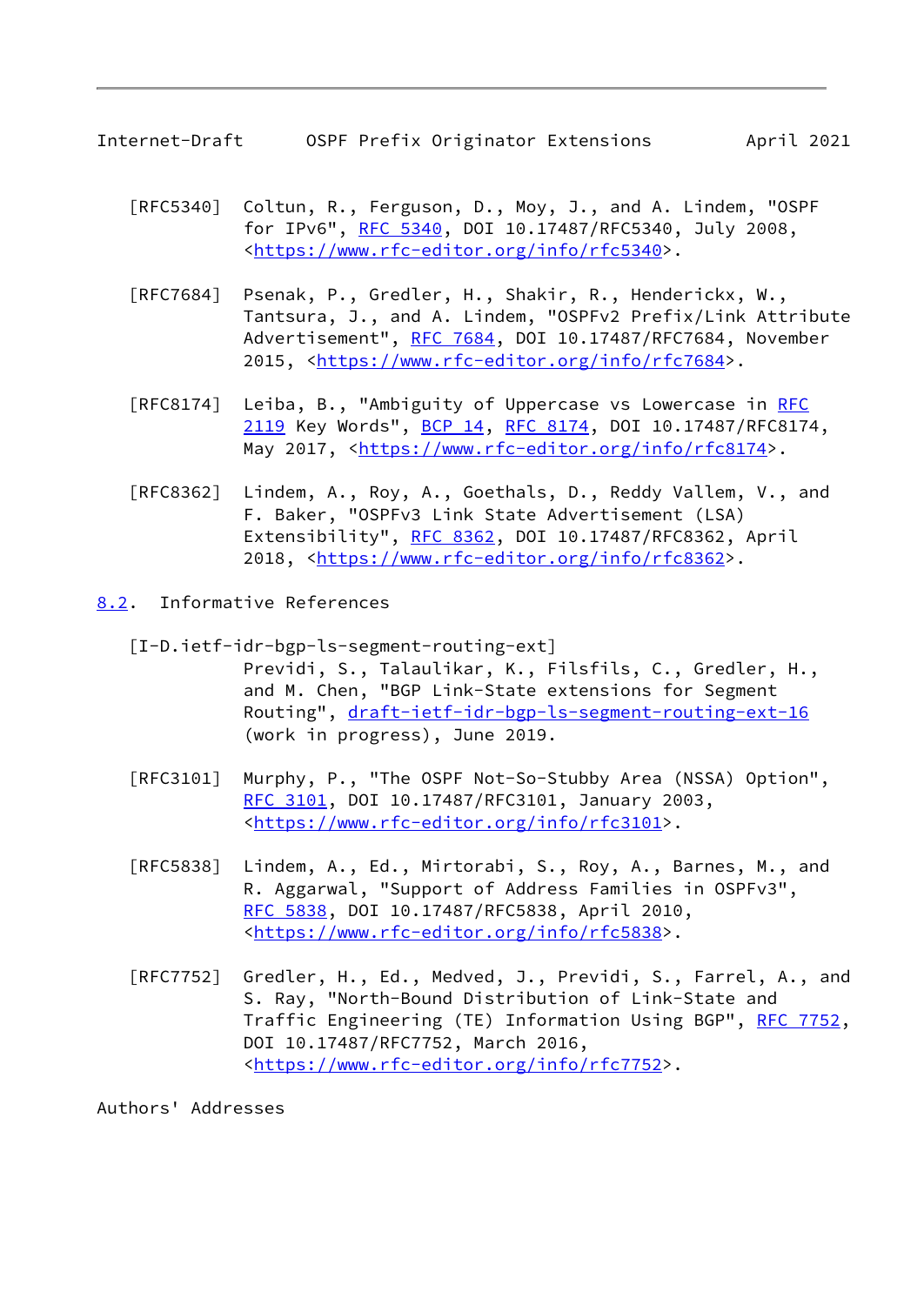## Internet-Draft OSPF Prefix Originator Extensions April 2021

 Aijun Wang China Telecom Beiqijia Town, Changping District Beijing 102209 China

Email: wangaj3@chinatelecom.cn

 Acee Lindem Cisco Systems 301 Midenhall Way Cary, NC 27513 USA

Email: acee@cisco.com

 Jie Dong Huawei Technologies Beijing China

Email: jie.dong@huawei.com

 Peter Psenak Cisco Systems Pribinova Street 10 Bratislava, Eurovea Centre, Central 3 81109 Slovakia

Email: ppsenak@cisco.com

 Ketan Talaulikar (editor) Cisco Systems India